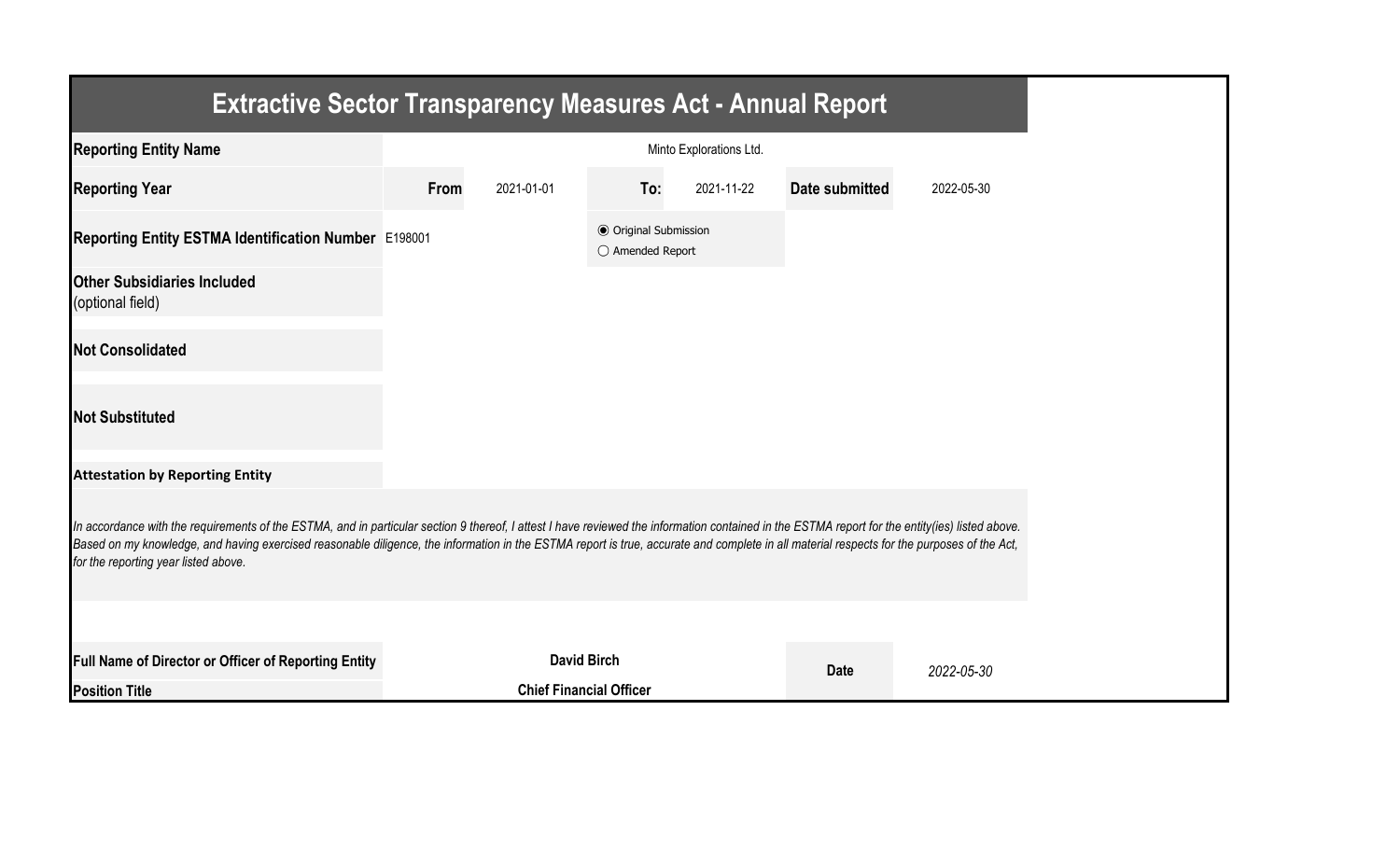| <b>Extractive Sector Transparency Measures Act - Annual Report</b>                                                                                                               |                          |                                                                                 |                                           |                  |        |                                |                |                  |                                               |                                      |                                                                                                                                                                                                                                 |  |
|----------------------------------------------------------------------------------------------------------------------------------------------------------------------------------|--------------------------|---------------------------------------------------------------------------------|-------------------------------------------|------------------|--------|--------------------------------|----------------|------------------|-----------------------------------------------|--------------------------------------|---------------------------------------------------------------------------------------------------------------------------------------------------------------------------------------------------------------------------------|--|
| <b>Reporting Year</b><br><b>Reporting Entity Name</b><br><b>Reporting Entity ESTMA</b><br><b>Identification Number</b><br><b>Subsidiary Reporting Entities (if</b><br>necessary) | From:                    | 2021-01-01                                                                      | To:<br>Minto Explorations Ltd.<br>E198001 | 2021-11-22       |        | Currency of the Report CAD     |                |                  |                                               |                                      |                                                                                                                                                                                                                                 |  |
|                                                                                                                                                                                  | <b>Payments by Payee</b> |                                                                                 |                                           |                  |        |                                |                |                  |                                               |                                      |                                                                                                                                                                                                                                 |  |
| Country                                                                                                                                                                          | Payee Name <sup>1</sup>  | Departments, Agency, etc<br>within Payee that Received<br>Payments <sup>2</sup> | <b>Taxes</b>                              | <b>Royalties</b> | Fees   | <b>Production Entitlements</b> | <b>Bonuses</b> | <b>Dividends</b> | Infrastructure<br><b>Improvement Payments</b> | <b>Total Amount paid to</b><br>Payee | Notes <sup>34</sup>                                                                                                                                                                                                             |  |
| Canada - Yukon                                                                                                                                                                   | Government of Yukon      |                                                                                 | 253,467                                   | 67,161           |        |                                |                |                  |                                               | 320,628                              |                                                                                                                                                                                                                                 |  |
| Canada - Yukon                                                                                                                                                                   | Selkirk First Nation     |                                                                                 |                                           | 1,336,123        | 38,080 |                                |                |                  |                                               | 1,374,203                            |                                                                                                                                                                                                                                 |  |
| United States of America                                                                                                                                                         | Municipality of Skagway  |                                                                                 | 42,978                                    |                  |        |                                |                |                  |                                               |                                      | 42,978 Payments made in US Dollars                                                                                                                                                                                              |  |
|                                                                                                                                                                                  |                          |                                                                                 |                                           |                  |        |                                |                |                  |                                               |                                      |                                                                                                                                                                                                                                 |  |
|                                                                                                                                                                                  |                          |                                                                                 |                                           |                  |        |                                |                |                  |                                               |                                      |                                                                                                                                                                                                                                 |  |
|                                                                                                                                                                                  |                          |                                                                                 |                                           |                  |        |                                |                |                  |                                               |                                      |                                                                                                                                                                                                                                 |  |
|                                                                                                                                                                                  |                          |                                                                                 |                                           |                  |        |                                |                |                  |                                               |                                      |                                                                                                                                                                                                                                 |  |
|                                                                                                                                                                                  |                          |                                                                                 |                                           |                  |        |                                |                |                  |                                               |                                      |                                                                                                                                                                                                                                 |  |
|                                                                                                                                                                                  |                          |                                                                                 |                                           |                  |        |                                |                |                  |                                               |                                      |                                                                                                                                                                                                                                 |  |
|                                                                                                                                                                                  |                          |                                                                                 |                                           |                  |        |                                |                |                  |                                               |                                      |                                                                                                                                                                                                                                 |  |
|                                                                                                                                                                                  |                          |                                                                                 |                                           |                  |        |                                |                |                  |                                               |                                      |                                                                                                                                                                                                                                 |  |
|                                                                                                                                                                                  |                          |                                                                                 |                                           |                  |        |                                |                |                  |                                               |                                      |                                                                                                                                                                                                                                 |  |
|                                                                                                                                                                                  |                          |                                                                                 |                                           |                  |        |                                |                |                  |                                               |                                      |                                                                                                                                                                                                                                 |  |
|                                                                                                                                                                                  |                          |                                                                                 |                                           |                  |        |                                |                |                  |                                               |                                      |                                                                                                                                                                                                                                 |  |
|                                                                                                                                                                                  |                          |                                                                                 |                                           |                  |        |                                |                |                  |                                               |                                      |                                                                                                                                                                                                                                 |  |
|                                                                                                                                                                                  |                          |                                                                                 |                                           |                  |        |                                |                |                  |                                               |                                      |                                                                                                                                                                                                                                 |  |
|                                                                                                                                                                                  |                          |                                                                                 |                                           |                  |        |                                |                |                  |                                               |                                      |                                                                                                                                                                                                                                 |  |
|                                                                                                                                                                                  |                          |                                                                                 |                                           |                  |        |                                |                |                  |                                               |                                      |                                                                                                                                                                                                                                 |  |
|                                                                                                                                                                                  |                          |                                                                                 |                                           |                  |        |                                |                |                  |                                               |                                      |                                                                                                                                                                                                                                 |  |
|                                                                                                                                                                                  |                          |                                                                                 |                                           |                  |        |                                |                |                  |                                               |                                      |                                                                                                                                                                                                                                 |  |
|                                                                                                                                                                                  |                          |                                                                                 |                                           |                  |        |                                |                |                  |                                               |                                      |                                                                                                                                                                                                                                 |  |
|                                                                                                                                                                                  |                          |                                                                                 |                                           |                  |        |                                |                |                  |                                               |                                      |                                                                                                                                                                                                                                 |  |
|                                                                                                                                                                                  |                          |                                                                                 |                                           |                  |        |                                |                |                  |                                               |                                      |                                                                                                                                                                                                                                 |  |
|                                                                                                                                                                                  |                          |                                                                                 |                                           |                  |        |                                |                |                  |                                               |                                      |                                                                                                                                                                                                                                 |  |
|                                                                                                                                                                                  |                          |                                                                                 |                                           |                  |        |                                |                |                  |                                               |                                      |                                                                                                                                                                                                                                 |  |
|                                                                                                                                                                                  |                          |                                                                                 |                                           |                  |        |                                |                |                  |                                               |                                      |                                                                                                                                                                                                                                 |  |
| <b>Additional Notes:</b>                                                                                                                                                         |                          |                                                                                 |                                           |                  |        | Bank of Canada.                |                |                  |                                               |                                      | On November 23, 2021, Minto Explorations Ltd. amalgamated with 1246778 BC Ltd. to form Minto Metals Corp. This report is for the period up to the amalgamation date. US Dollar payments are converted at a rate of CAD \$1.2506 |  |